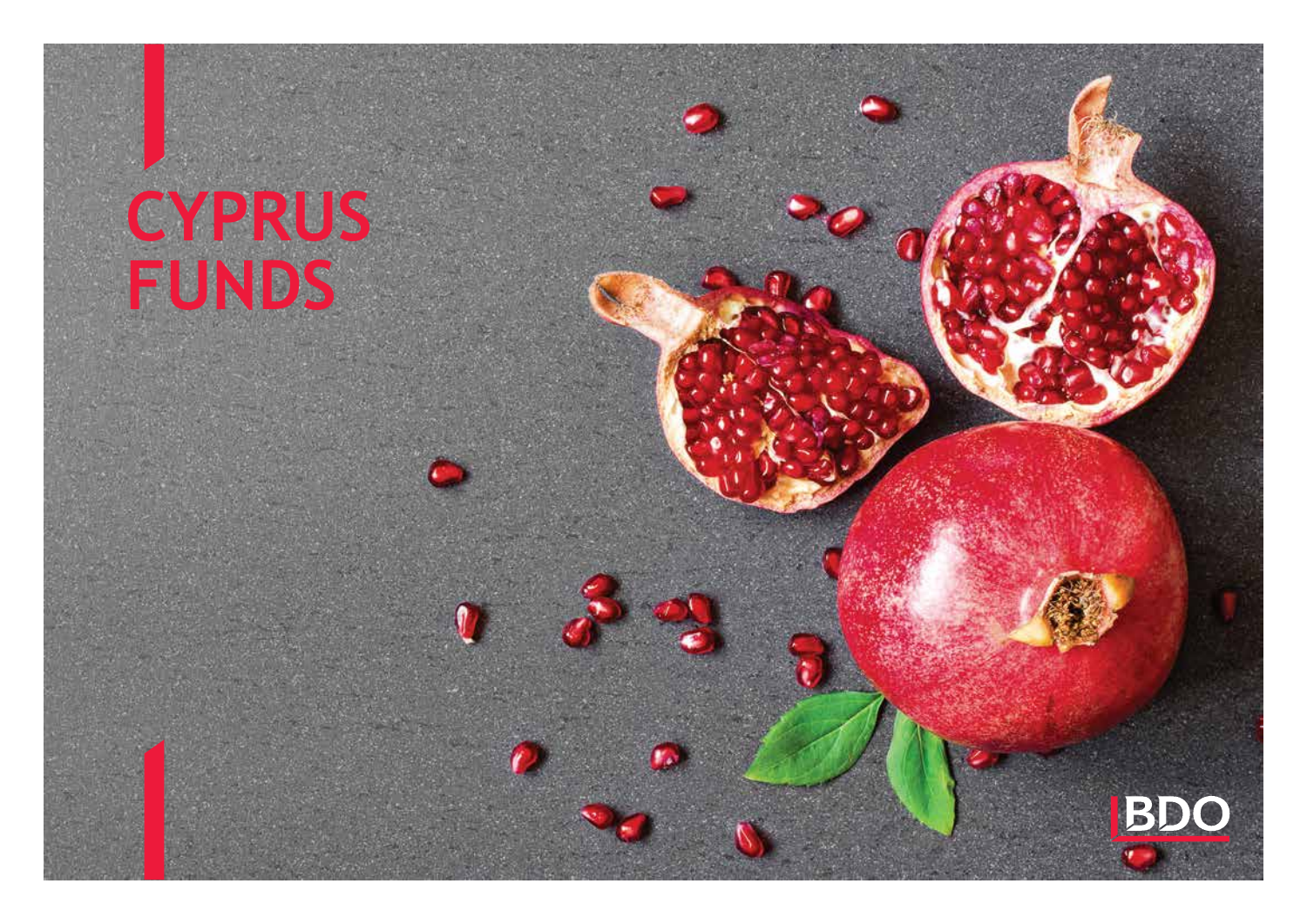## **FORWARD**

Cyprus is fast becoming a location of choice for many promoters and fund managers and this is evidenced by the growing number of fund service providers established in Cyprus and the formidable growth in assets under management to over €7 billion in 2019.

As a European Union Member State, Cyprus benefits from the harmonisation of EU financial services regulations. The high quality of financial services offered, combined with the flexibility and clarity of its laws and regulations together with its geographical location, enable Cyprus to serve as a convenient 'bridge' offering competitive access to Europe, the Middle East and Africa. Cyprus is now one of the top emerging investment fund centres in Europe and is developing into a key regional domicile for investment funds and asset managers.

Funds are also performing an increasing role in the real economy acting as a substitute to bank financing, by investing in long-term infrastructure, healthcare and education projects and private equity investment assisting start-ups and established companies to expand operations and enter international markets.

Funds also provide beneficial solutions to succession planning and the management of family assets and are therefore playing an increasingly important role in the family office sector.

The regulatory and government bodies understand that a properly regulated fund industry has an important role in ensuring that the Cyprus financial services sector is able to meet the challenges of increased regulation, tax compliance and ethical practices and actively promote Cyprus as a centre of excellence for the international fund and asset management industry. The regulatory framework is continuously upgraded with the aim of doing business in Cyprus more attractive whilst maintaining a high level of investor protection and strengthening the jurisdictions reputation and standing.

BDO is proud to be a leading contributor to the success of the Cyprus Fund industry. We invest in our people and in technologies to provide the highest quality of fund services supporting our clients in meeting their regulatory obligations and effectively dealing with the operational challenges of running their fund.

Karlos Zangoulos Managing Director

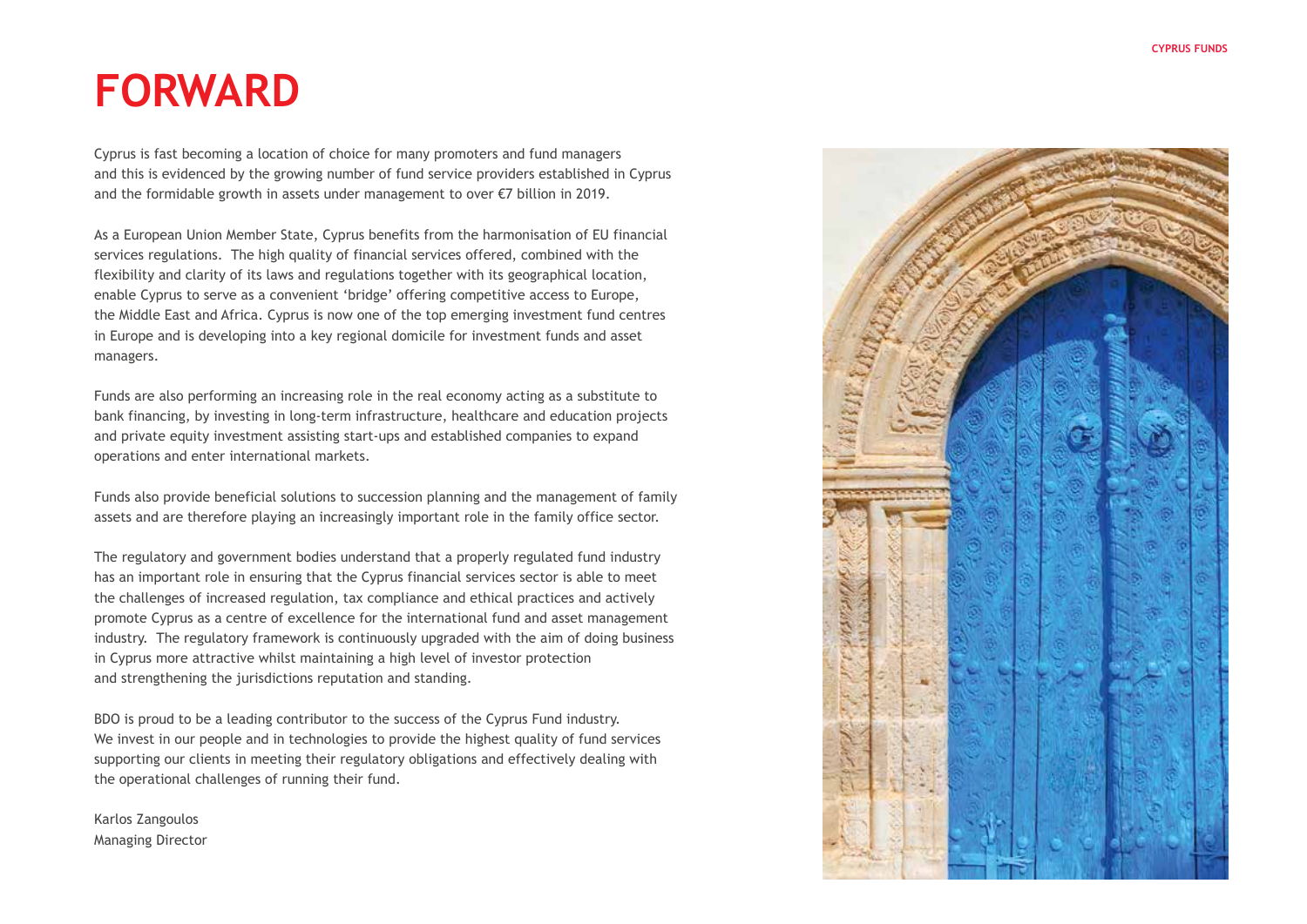# **THE CYPRUS FUNDS MARKET**

## **Legal framework**

The enactment of the Alternative Investment Funds (AIF) law in July 2014 aligned the Cyprus legal and regulatory framework with EU directives on asset management, with the aim to enhance transparency and investor protection. In its continuing efforts to modernise its fund framework, subsequent laws were introduced offering more investment structuring possibilities and upgraded rules for the authorisation, on-going operations, transparency requirements and supervision of Cyprus AIFs, as well as the regulation on the role and responsibilities of their directors, depositaries and external managers.

## *During 2018:*

- *The Registered AIF was introduced providing a fast and effective fund launch that does not require licensing.*
- *Significant enhancements to the Limited Partnership regime were made to provide certainty regarding the limited liability status of the limited partners and providing greater scope for the upcoming introduction of a limited partner with legal personality that will allow the general partner to have separate legal personality while maintaining the transparency status.*
- *Among other amendments, an 8% flat rate taxation on performance-based variable remuneration for certain employees was introduced.*

## **Regulation**

The investment services market, the collective investment and asset management sector are regulated by the Cyprus Securities and Exchange Commission (CySEC), which is an independent public supervisory authority whose mission is to ensure investor protection and the healthy development of the financial industry under its supervision and to establish the Cyprus securities market as one of the safest, most reliable and attractive destinations for investment.

## *CySEC is a member of:*

- *International Organization of Securities Commissions (IOSCO)*
- *European Securities and Markets Authority (ESMA)*
- *European Fund and Asset Management Association (EFAMA)*

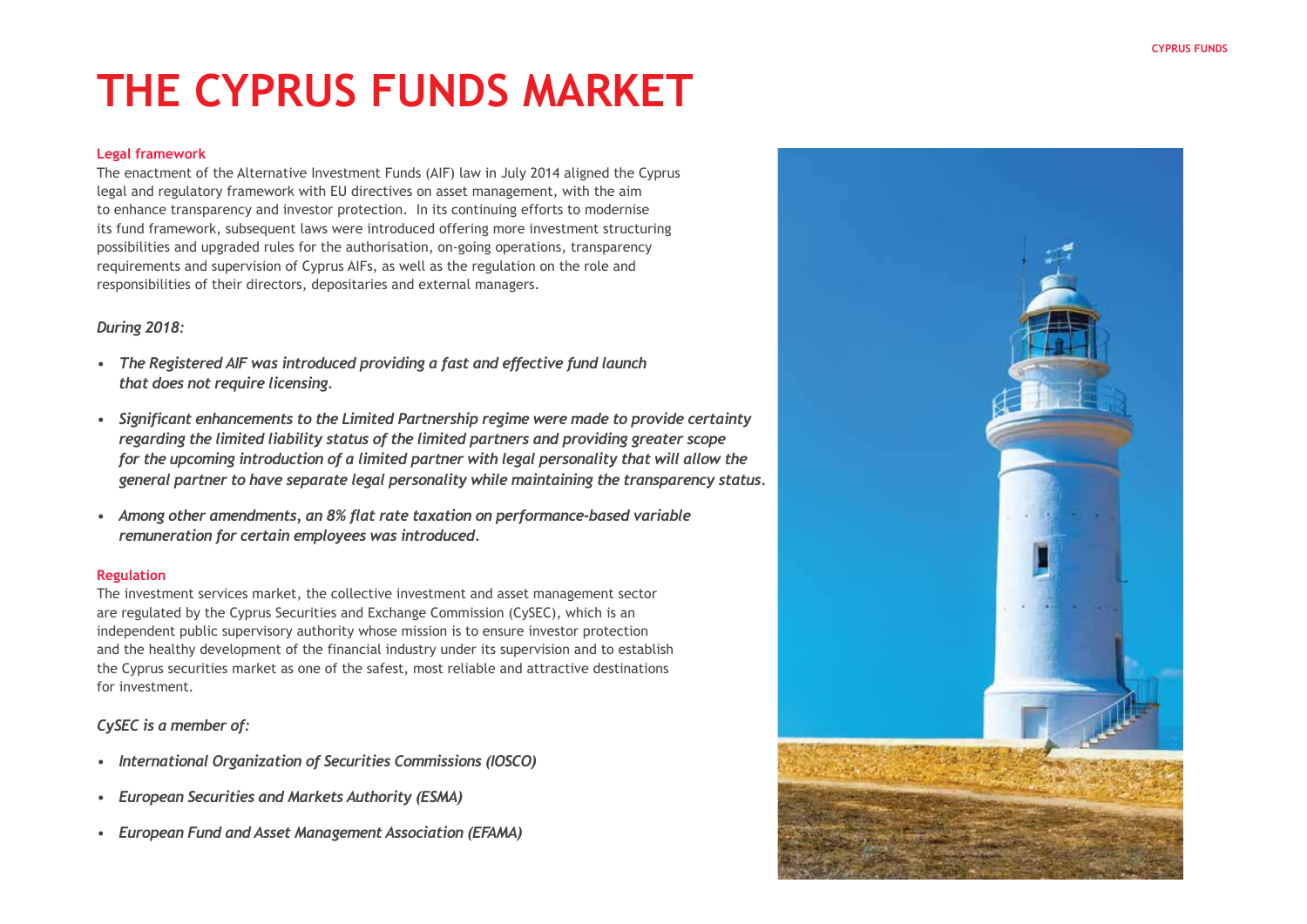## **Cyprus Investment Funds Association (CIFA).**

The Fund industry is represented by CIFA whose mission is to promote and to render Cyprus as a competitive investment funds jurisdiction. CIFA represents the sector in economic missions organised by the Cyprus government around the world and takes an active part in principal meetings of the global fund industry. CIFA's activities are further supported by the Ministry of Finance and the regulatory authorities.

CIFA is a full member of EFAMA and an associate member of the International Capital Markets Association (ICMA).

*Cyprus' status as a fund jurisdiction was further bolstered in 2019 when Cyprus was awarded full membership of the International Investment Funds Association (IIFA), underlining the fact that the country operates within a rigorous legal framework that promotes transparency and protects investors.*

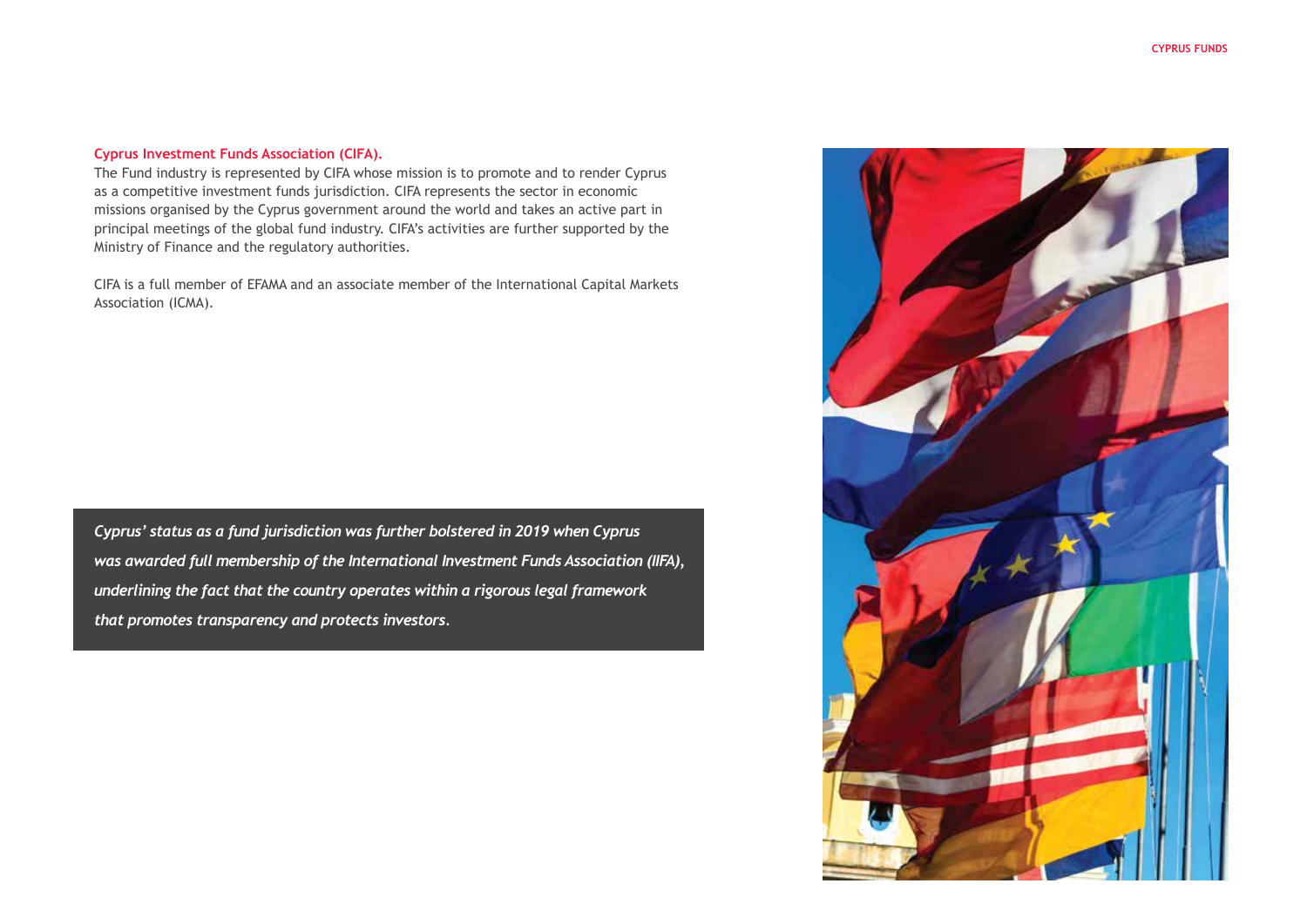## **WHY CYPRUS?**

### **Strategic Location**

With its ideal geographical position at the crossroads of three continents - Europe, Africa and Asia - Cyprus plays a key stabilising role in the region of the Eastern Mediterranean. The island is an ideal investment gateway to the EU, as well as a portal for investment outside the EU, particularly into the Middle East, Eastern Europe, India and China.

## **Legal and Regulatory Framework**

Based on English Common Law principles, Cyprus' comprehensive and robust legal and regulatory framework is widely recognised as a business-friendly and effective system that ensures transparency and reliability in business practices. Offering foreign businesses a familiar and reliable framework within which to operate, Cyprus' legal system is also fully compliant with the EU, the Financial Action Task Force on Money Laundering (FATF), OECD, FATCA, the Financial Stability Forum laws and regulations and EU AML directives.

## **EU Member State and Member of the European Monetary Union**

As a member of the European Union since 2004 and the European Monetary Union since 2008, Cyprus is committed to quality, efficiency and transparency in transactions. Its EU membership ensures safety and stability for investors, also offering them market access to more than 500 million EU citizens.

## **Strong Business Support and Professional Services**

Cyprus is recognised as an international centre of excellence for the provision of a wide range of professional services, with highly qualified and experienced professionals offering efficient legal, accounting, auditing, consulting and other specialised services, at competi tive costs.

## **Tax System**

Cyprus offers an attractive and transparent tax regime, fully compliant with EU, OECD and international laws and regulations.

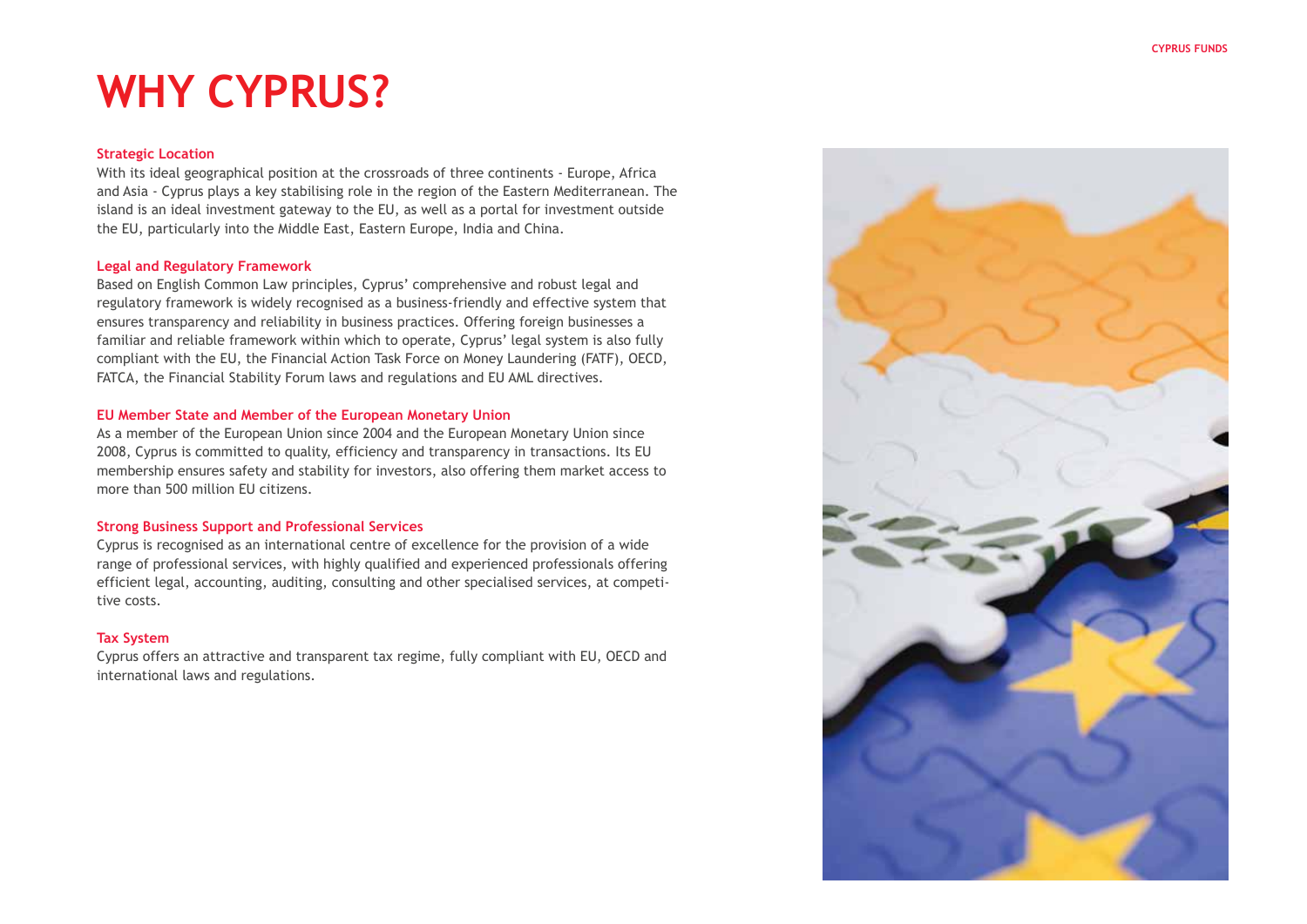## **Human Capital & Level of Services**

As a dynamic business centre, Cyprus offers an abundance of highly educated and skilled individuals, multilingual in their majority, ready to serve the needs of any business. Cyprus ranks amongst the top countries in Europe for tertiary education per capita. Complemented by a broad range of high-quality professional services, Cyprus' Human capital probably constitutes its most compelling advantage.

- *The youngest population & workforce in the EU*
- *55% of the workforce has a tertiary degree*
- *Businesses in Cyprus operate in English and 73% of Cypriots speak English*
- *Booming private education sector with English taught programmes*
- *Visa-free access to European talent*
- *Easy access to global talent with tax concessions aimed at attracting expatriates and their families.*

#### **Advanced Infrastructure**

Cyprus benefits from advanced and modern infrastructure, as well as an extensive telecommunications network, ideally suited for business people with demanding schedules.

## **High Quality of Life**

Cyprus residents enjoy an enviable lifestyle in a safe, clean and healthy environment with high living standards. Low crime levels, year-round sunshine, centuries of art and culture, and a delicious gastronomy all contribute to a high quality of life.

#### **Low cost of doing business**

- Lower labour costs for technical and professional talent than in other major EU capitals
- Among the lowest office rental rates in Europe
- Affordable critical business support services
- A number of Alternative Investment Fund Managers offer cost efficient fund hosting services

### **MANAGEMENT COMPANY PLATFORMS**

*There are a number of professional AIF Management Companies (AIFM) in Cyprus that provide fund hosting services. The platform solution provides investment managers a European passport to market their funds within the EU, without the need to establish their own management company.* 

*Investment managers benefit from the efficiencies provided by the AIFM in terms of sharing costs, existing middle and back office operating models, tried and tested systems and speed to market. Using the hosting model, the investment manager focuses on running the investment strategy successfully in the knowledge that all regulatory and compliance requirements are taken care of by the AIFM.*

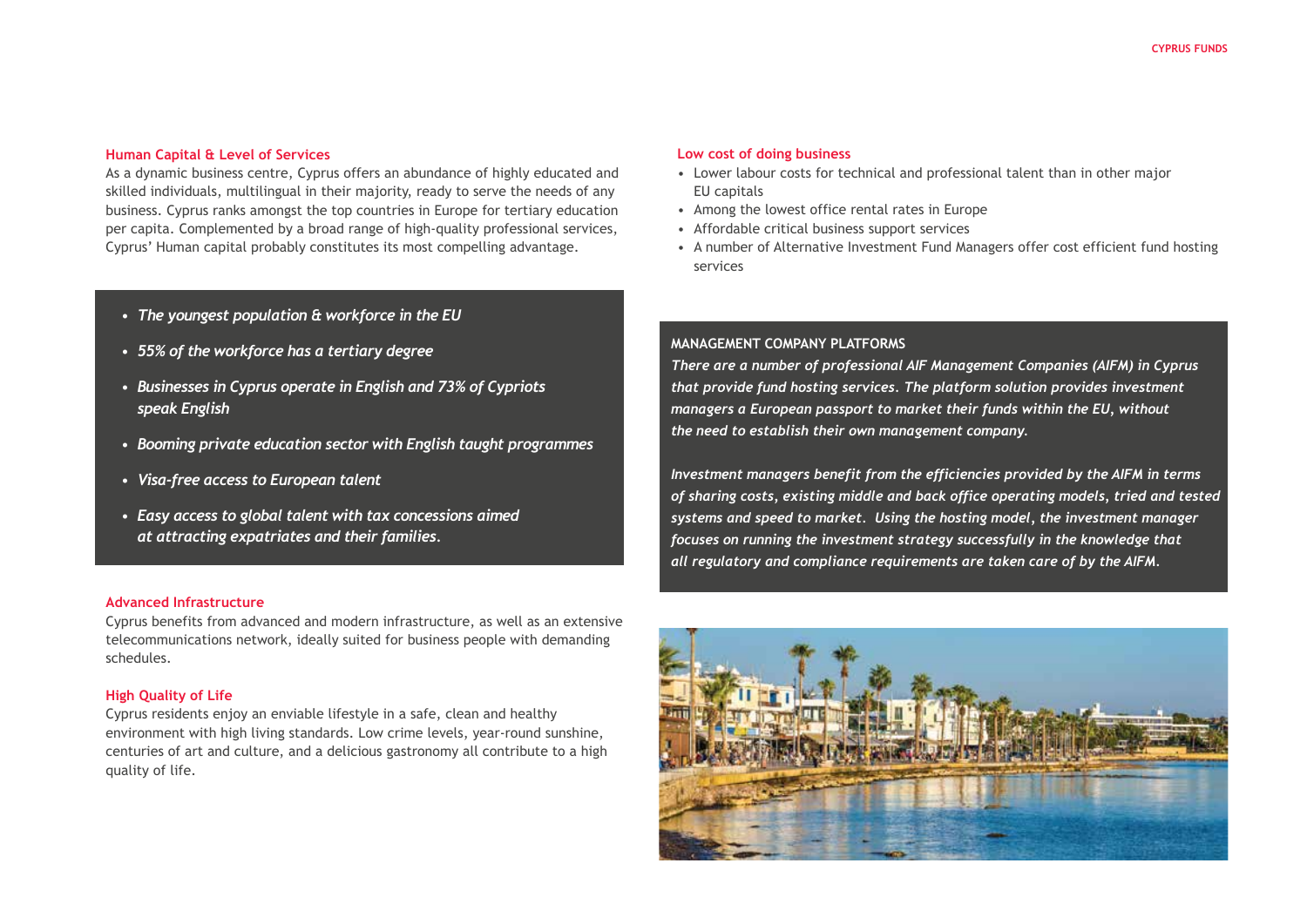## **TAXATION**

Cyprus offers one of the most competitive tax regimes in Europe and has an extensive network of double taxation treaties (DTTs) with 65 countries. A member state of the European Union since 2004 and of the Eurozone since 2008, the country's regulatory regime is in full compliance with EU tax directives.

Cyprus was also an early adopter of the OECD Common Reporting Standard (CRS) and is FATCA-compliant. This coupled with one of the lowest corporate tax rates in the EU at 12.5%, places Cyprus high on the list of preferred jurisdictions for international tax planners.

## *Fund Taxation*

- *Favorable tax and regulatory regime, and extensive Double Tax Treaty network*
- *Gains from trading in securities are tax exempt*
- *Notional Interest Deduction (NID) for new equity may reduce taxable base for interest received by up to 80% (for company-type funds) reducing the effective tax on interest to 2.5%*
- *Excluded from tax are individuals, dividends received, capital gains arising from sale of shares of foreign property companies*
- *No subscription tax on the net assets of the fund*
- *Fund management services provided to AIF are not subject to VAT*
- *For tax purposes each compartment of an AIF is treated as a separate tax payer*

*Foreign Investor Taxation*

- *No withholding tax on dividends*
- *No taxation or redemption of units*
- *No deemed distribution restriction*
- *No taxation on liquidation of fund*
- *No successions, inheritance or gift taxes*

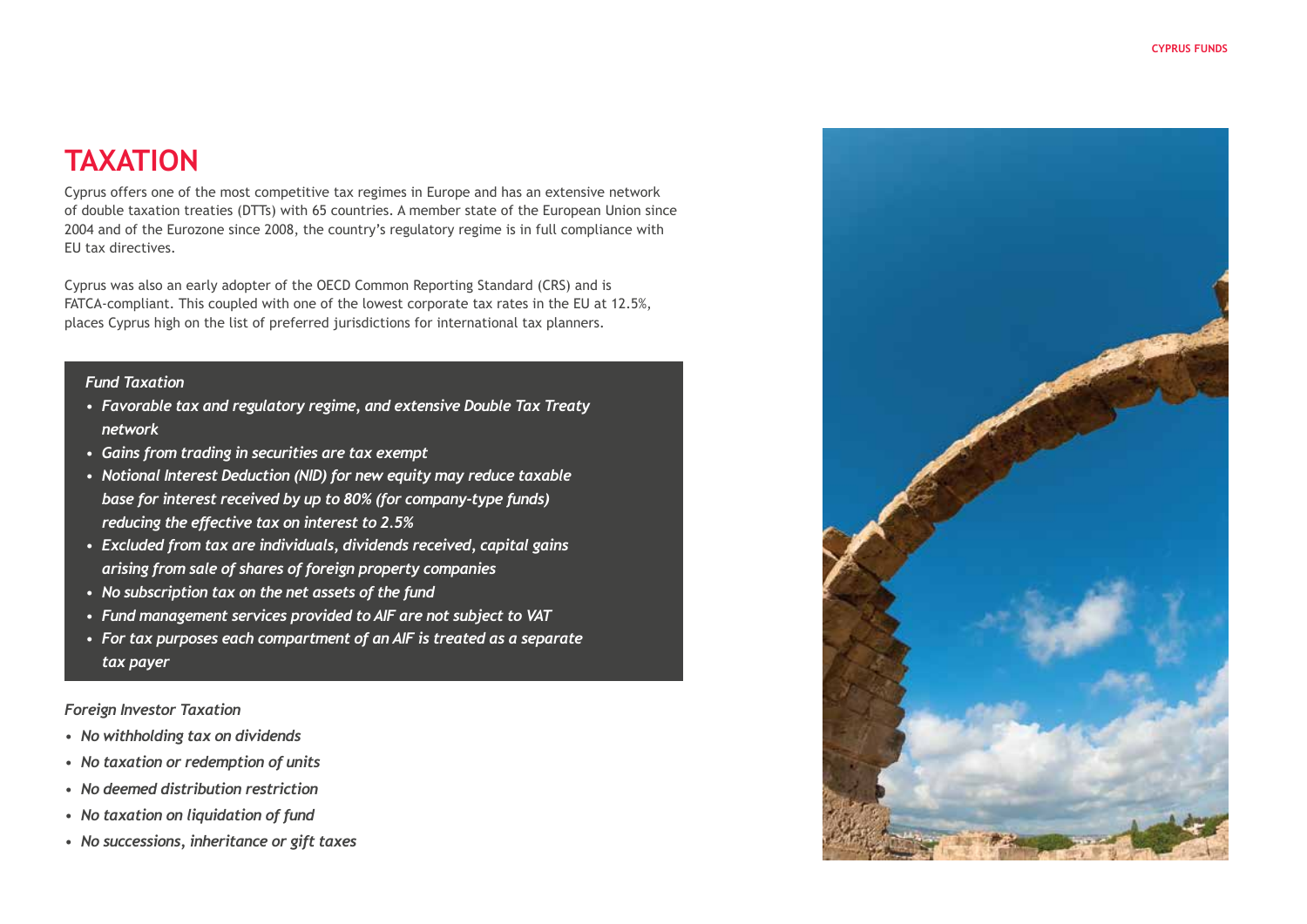## *INCENTIVES FOR FUND MANAGERS TO RELOCATE PEOPLE AND ACTIVITIES TO CYPRUS*

*The variable employment remuneration of certain employees and executives employed in Cyprus in investment fund management companies which is connected to the carried interest of the fund managing entity can be elected by them to be subject to the flat rate of tax of 8%, with a minimum tax liability of €10.000 per annum.*

*This special mode of taxation is available for a period of up to 10 years provided that the person claiming the election was not a Cyprus tax resident in the year preceding the year of commencement of his/her employment in Cyprus and he/she was not a Cyprus tax resident in any three out of the five tax years preceding the year in which his/her employment in Cyprus began.*

## *Concessions available to expatriates*

- *50% of the gross emoluments are allowed to be deducted from taxable income for individuals that were not tax residents of Cyprus prior to the commencement of their employment in Cyprus.*
- *This deduction applies when income exceeds €100.000 p.a. and is allowed for a period of ten years, commencing from the date of employment.*
- *The exemption is not given to an individual, who was a Cyprus tax resident in any three of five years preceding the year of employment and to an individual, who was resident in the year preceding the year of commencement of employment.*

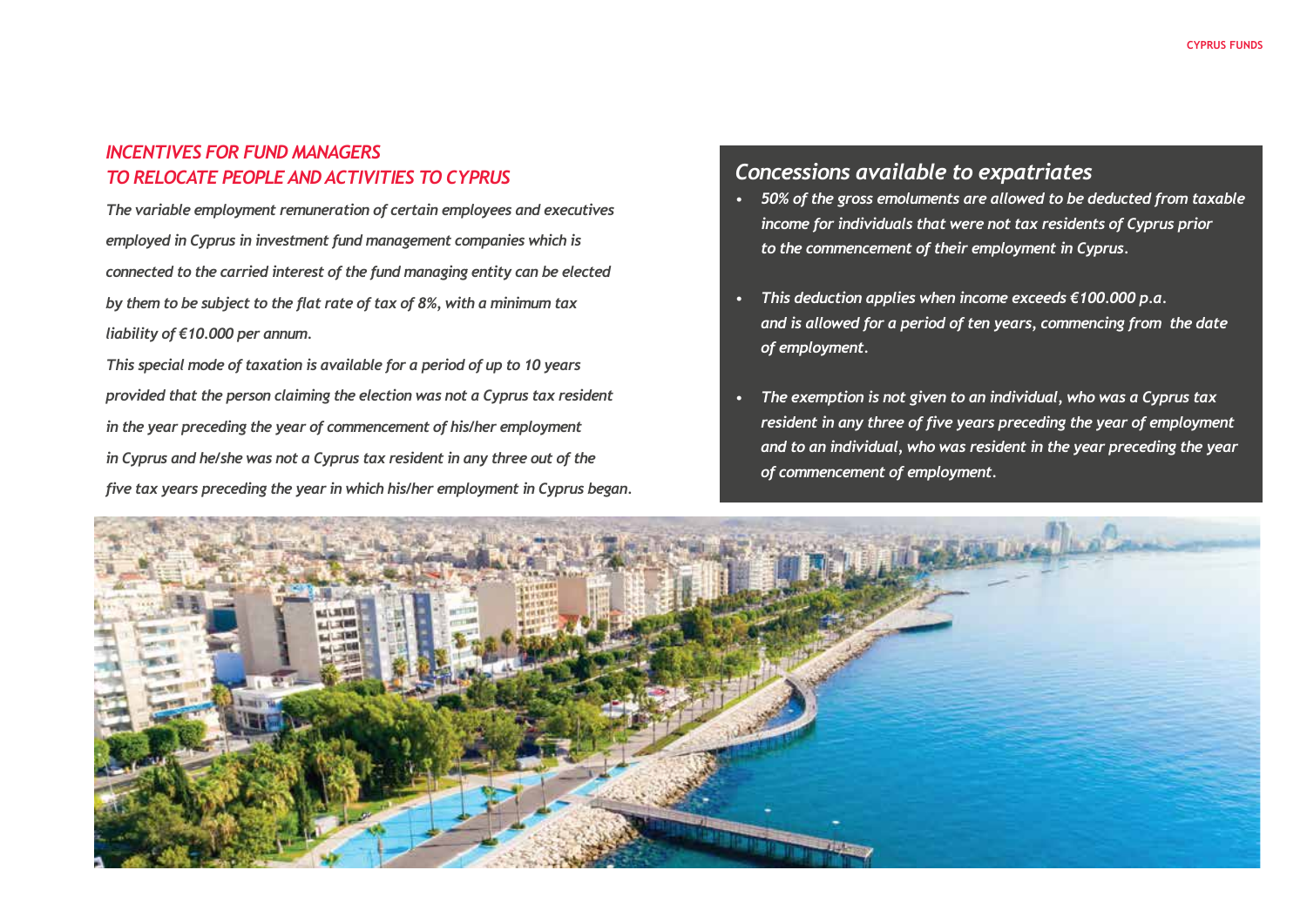## **Main Features of Cyprus Alternative Investment Funds (AIF)**

|                                              | AIFs with unlimited number of persons<br>(externally managed by an AIFM)                                                                                                                                                                                  | AIFs with limited number of persons (exter-<br>nally managed by an AIFM)                                                                                                                     | <b>Registered AIF (RAIF)</b>                                                                                                              |
|----------------------------------------------|-----------------------------------------------------------------------------------------------------------------------------------------------------------------------------------------------------------------------------------------------------------|----------------------------------------------------------------------------------------------------------------------------------------------------------------------------------------------|-------------------------------------------------------------------------------------------------------------------------------------------|
| <b>Regulatory authority</b>                  | <b>CySEC</b>                                                                                                                                                                                                                                              | CySEC                                                                                                                                                                                        | CySEC, however no licensing required                                                                                                      |
| <b>Number of Investors</b>                   | Unlimited                                                                                                                                                                                                                                                 | Max 50 with look through provisions                                                                                                                                                          | Unlimited                                                                                                                                 |
| Marketing and distribution                   | May be marketed to all types of investors.<br>Possible to include retail investors, under<br>conditions.                                                                                                                                                  | May be marketed only to 'professional investors'<br>and/or 'well-informed investors'                                                                                                         | May be marketed only to 'professional investors'<br>and/or 'well-informed investors'                                                      |
| <b>Available structures</b>                  | May be set up as a limited liability company<br>(with variable or fixed capital), a limited<br>partnership* or a common fund                                                                                                                              | May be set up as a limited liability company<br>(with variable or fixed capital) or a limited<br>partnership*.                                                                               | May be set up as a limited liability company<br>(with variable or fixed capital), a limited<br>partnership* or a common fund              |
| Minimum capital<br>requirements              | No minimum initial capital                                                                                                                                                                                                                                | No minimum initial capital                                                                                                                                                                   | No minimum initial capital                                                                                                                |
| <b>Investment limits</b><br>and restrictions | Various investment limits, diversification rules<br>and restrictions apply depending on the type of<br>investors (professional & well informed or<br>retail), the strategy classification of the AIF and<br>the type of structure (open or closed ended). | No investment limits or restrictions.                                                                                                                                                        | No investment limits or limitations. However,<br>RAIFs cannot be classified as loan originating,<br>fund-of- funds or money market funds. |
| Umbrella funds                               | Can be set up as an umbrella with unlimited<br>sub-funds.                                                                                                                                                                                                 | Can be set up as an umbrella with unlimited<br>sub-funds but the number of investors is limited<br>to 50 over the entire AIF LNP                                                             | Can be set up as an umbrella with unlimited<br>sub-funds.                                                                                 |
| Depositary requirements**                    | Must in all cases appoint a depository/ custodi-<br>an.                                                                                                                                                                                                   | Not required to appoint a depository/ custodian<br>if its assets do not exceed €5,000,000, the<br>maximum number of investors is less than 5 and<br>if its assets are not subject to custody | Must in all cases appoint a depository/custodian                                                                                          |
| Listing possibility                          | May be listed on stock exchanges                                                                                                                                                                                                                          | Cannot be listed on an exchange                                                                                                                                                              | May be listed on stock exchanges                                                                                                          |
| Passporting                                  | May be marketed throughout the EU by<br>notification to CySEC                                                                                                                                                                                             | May be marketed throughout the EU by<br>notification to CySEC                                                                                                                                | May be marketed throughout the EU by<br>notification to CySEC                                                                             |

\*Proposed amendments to the current Partnership Law will allow the General Partner to elect for legal personality of the Limited Partnership upon its establishment

\*\*must be a credit institution, MiFID investment firm or other entity regulated and supervised as a Depositary, or in case of assets which are not financial instruments within the meaning of MiFID, another entity which car its professional or business activities. Must be located in Cyprus.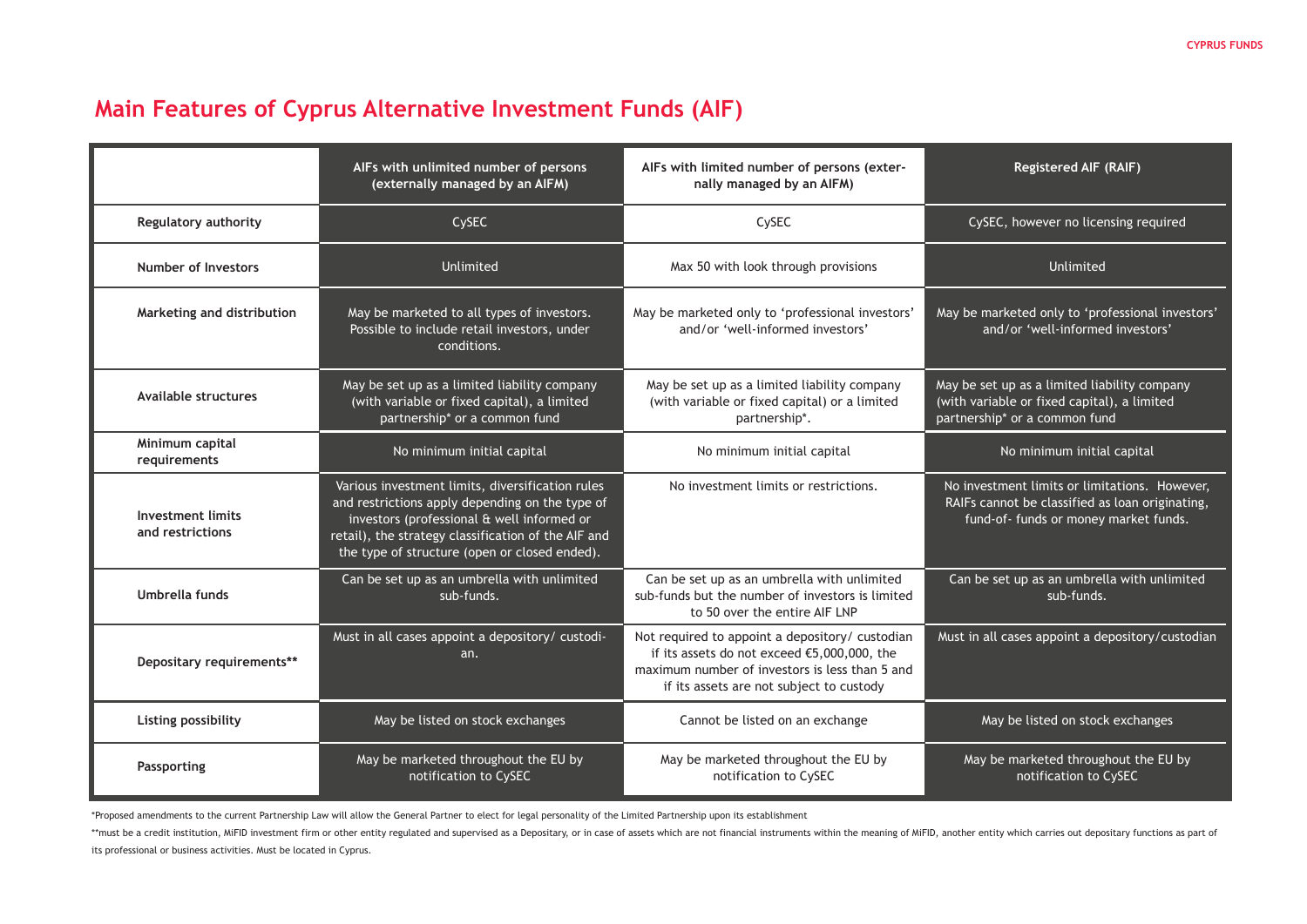## **AIF Legal forms**

An AIF can take the following legal forms and may be established with limited or unlimited duration.



\*Ammendments to the current Partneship Law will allow the General Partner to elect for legal personality of the Limited Partnership upon its establishment \*\*Only when established as AIF with unlimited number of persons

## *Umbrella Funds*

*Umbrella Funds are established with several investment compartments, commonly called sub-funds, with each one constituting a separate pool of segregated assets not subject to 'cross-class liability'.* 

*The fund constitutes a single legal entity and each sub-fund has its own separate Net Asset Value (NAV) calculation and issues units corresponding to its assets.*

*Rights of the unitholders of a specific sub-fund only arise from the assets of that compartment and each compartment is liable for the obligations arising from its constitution, operation or dissolution.* 

*A compartment of an umbrella fund may invest in another compartment of the same umbrella fund subject to certain restrictions.* 

*Each investment compartment may be dissolved or liquidated separately without affecting the operations of the others.*

## *Key benefits of Cyprus AIF*

- *Can be used to invest in substantially all types of assets*
- *AIFs with unlimited number of persons can be operated as RAIFs. RAIFs do not receive authorisation from CySEC but are regulated indirectly through the regulation of the manager.*
- *Full EU passporting rights. Cyprus AIF can be marketed and sold in other EU member states*
- *Cost-efficient to set-up and operate in Cyprus*
- *AIFM platforms available*
- *Low investment risk and internationally regarded as one of the most efficient asset management tools*
- *Robust legislative framework that protects and promotes investor interests*
- *Possibility to set up umbrella funds, allowing different sub-funds and share classes*
- *Investments are fully transparent and easy to monitor through publication of Net Asset Value (NAV)*
- *Highly skilled pool of multilingual professionals with international experience*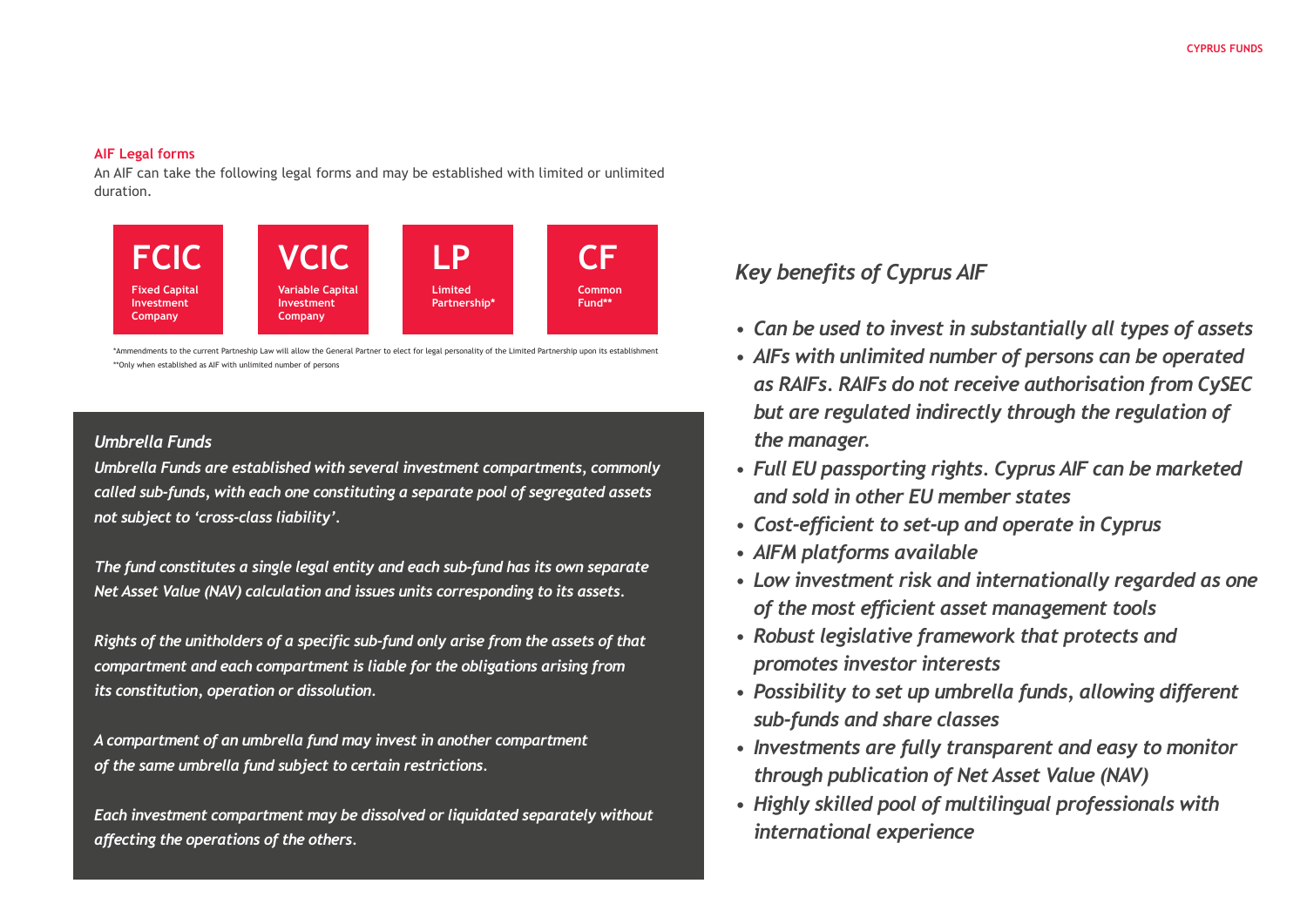# **OUR SERVICES**

Our Fund services team is proud of its reputation as the leading firm providing fund advisory, administration and support services in Cyprus.

Our team of experts provide tailor made solutions that allow our clients to set up and manage the most appropriate fund structure for their needs.

## **SET UP AND LICENSING SERVICES**

- Establishment of AIFs and RAIFs
- Establishment of AIF management companies and advising throughout the licensing procedure
- Assisting in the drafting of the necessary procedures manuals to comply with the relevant laws and regulations
- Advising to ensure compliance with the applicable AIFM Laws
- Coordination of Securities Services Providers and other outsourcing solutions
- Drafting of the prospectus
- Preparation of business plans



### **FUND ADMINISTRATION SERVICES**

### **Administrative Agent**

- Accounting for all transactions and movements
- Portfolio valuations
- Checking investment restrictions
- Maintaining, storing and archiving accounting data
- Calculating taxes and levies
- Calculating and publishing net asset values
- Liaising with auditors, depositary and independent valuers
- Preparing financial statements in accordance with applicable accounting standards

## **Transfer Agent**

- Maintaining shareholder registers
- Registering and performing transactions (subscriptions, redemptions, conversions, transfers and distributions)
- Settling and monitoring transactions
- Applying the anti-money laundering and counter-terrorism financing (AML) rules and control procedures
- Identifying clients (KYC/risk management)

## **Domiciliation and Client Communications Agent**

- Registered offices
- General secretariat and administrative management
- Correspondence management
- Organising board meetings
- Organising shareholder meetings
- Managing notifications, notices, and legal announcements
- Managing invoices
- Maintaining, storing, archiving and destroying documents
- Managing the secure access to confidential data
- Assisting you to identify corporate officers with the relevant experience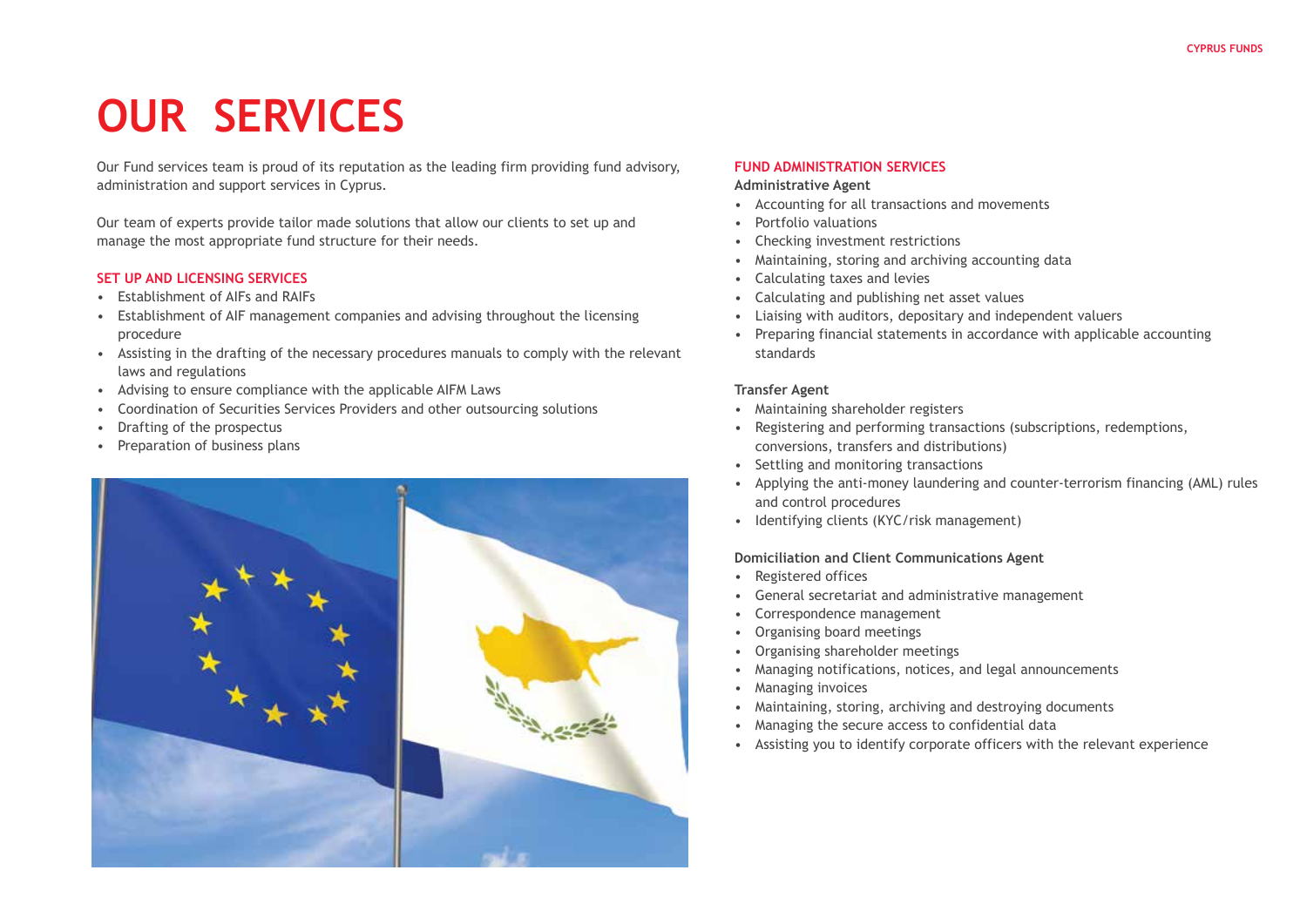#### **About BDO**

The combined fee income of all the BDO Member Firms, including the members of their exclusive alliances, was US\$ 9 billion in 2018. The global network provides advisory services in 162 countries and territories, with 80.000 people working out of 1.500 offices worldwide.

BDO is recognised in the market as a global network providing high quality advice and service to all BDO clients on a consistent basis. In 2018 we became the IAB's Network of the Year for the second time in three years.

The network's objective is to continually improve clients' experience of BDO and the BDO Member Firms work together to optimise their service delivery to all clients, national and international, wherever they operate.

In particular, BDO Member Firms give you effective support as you expand into new areas of the world. They enjoy access to knowledge of industry developments and international trends throughout the global network and combine their local knowledge and experience with an understanding of the international context to provide a global service.

BDO is committed to a long-term partnership as your trusted adviser and looks for sustainable relationships and to help grow the businesses of all clients, regardless of your location, size or international ambitions.

## **CONTACTS**

Please contact us for a free consultation to discuss your requirements and how BDO can help you meet your objectives.

#### **KARLOS ZANGOULOS**

kzangoulos@bdo.com.cy

#### **ROIS POTAMITIS** rpotamitis@bdo.com.cy